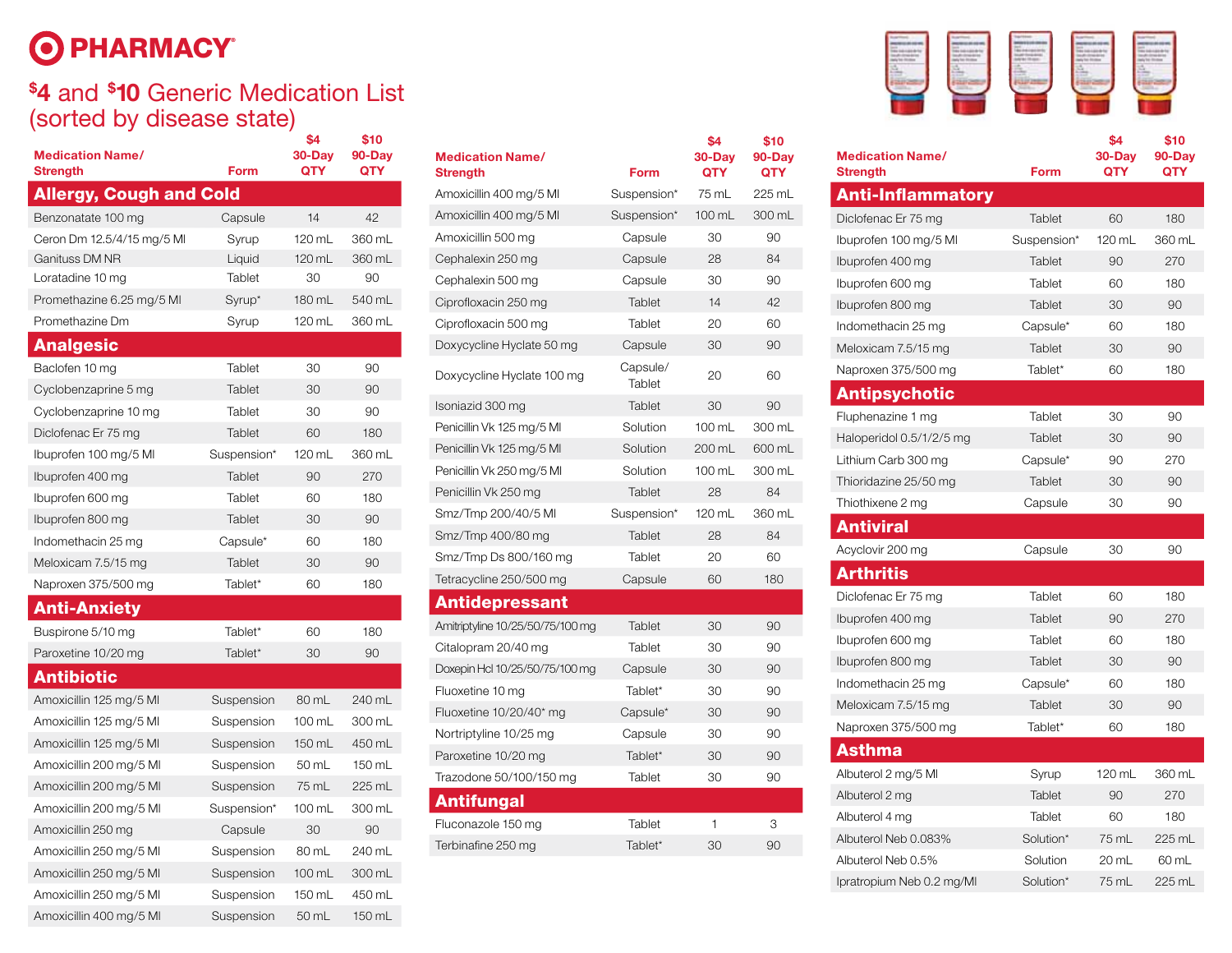| <b>Medication Name/</b><br><b>Strength</b> | Form          | \$4<br>$30 - Day$<br>QTY | \$10<br>90-Day<br>QTY |
|--------------------------------------------|---------------|--------------------------|-----------------------|
| <b>Cancer/Oncology</b>                     |               |                          |                       |
| Megestrol 20 mg                            | Tablet*       | 30                       | 90                    |
| <b>Cardiac/Hypertension</b>                |               |                          |                       |
| Amiloride/Hctz 5-50 mg                     | Tablet        | 30                       | 90                    |
| Atenolol 25/50/100 mg                      | Tablet        | 30                       | 90                    |
| Atenolol/Chlorthal 100/25 mg               | Tablet        | 30                       | 90                    |
| Benazepril 5/10/20/40 mg                   | Tablet        | 30                       | 90                    |
| Bisoprolol/Hctz 2.5/6.25 mg                | Tablet        | 30                       | 90                    |
| Bisoprolol/Hctz 5/6.25 mg                  | Tablet        | 30                       | 90                    |
| Bisoprolol/Hctz 10/6.25 mg                 | Tablet        | 30                       | 90                    |
| Bumetanide 0.5/1 mg                        | Tablet        | 30                       | 90                    |
| Captopril 12.5/25/50/100 mg                | Tablet        | 60                       | 180                   |
| Carvedilol 3.125/6.25/12.5 mg              | Tablet        | 60                       | 180                   |
| Carvedilol 25 mg                           | Tablet*       | 60                       | 180                   |
| Clonidine 0.1/0.2 mg                       | Tablet        | 30                       | 90                    |
| Digoxin 0.125/0.25 mg                      | <b>Tablet</b> | 30                       | 90                    |
| Diltiazem 30/60/90* mg                     | Tablet*       | 60                       | 180                   |
| Diltiazem 120 mg                           | Tablet        | 30                       | 90                    |
| Doxazosin 1/2/4/8 mg                       | Tablet        | 30                       | 90                    |
| Enalapril 2.5/5/10/20 mg                   | Tablet        | 30                       | 90                    |
| Enalapril/Hctz 5/12.5 mg                   | Tablet        | 30                       | 90                    |
| Furosemide 20/40/80 mg                     | Tablet        | 30                       | 90                    |
| Guanfacine 1 mg                            | Tablet        | 30                       | 90                    |
| Hydralazine 10/25 mg                       | Tablet        | 30                       | 90                    |
| Hydrochlorothiazide<br>12.5*/25/50 mg      | Capsule       | 30                       | 90                    |
| Indapamide 1.25/2.5 mg                     | <b>Tablet</b> | 30                       | 90                    |
| Isosorbide Mononitrate Er<br>30/60 mg      | Tablet        | 30                       | 90                    |
| Lisinopril 2.5/5/10/20 mg                  | Tablet        | 30                       | 90                    |
| Lisinopril/Hctz 10-12.5 mg                 | Tablet        | 30                       | 90                    |
| Lisinopril/Hctz 20-12.5 mg                 | Tablet*       | 30                       | 90                    |
| Lisinopril/Hctz 20-25 mg                   | Tablet*       | 30                       | 90                    |
| Methyldopa 250 mg                          | Tablet*       | 60                       | 180                   |
| Methyldopa 500 mg                          | Tablet*       | 30                       | 90                    |
| Metoprolol Tartrate 25/50/100* mg          | Tablet*       | 60                       | 180                   |
| Nadolol 20/40* mg                          | Tablet*       | 30                       | 90                    |
| Prazosin Hcl 1/2*/5* mg                    | Capsule*      | 30                       | 90                    |
| Propranolol 10/20/40/80 mg                 | Tablet        | 60                       | 180                   |

| <b>Medication Name/</b><br>Strength    | <b>Form</b>              | \$4<br>30-Day<br><b>QTY</b> | \$10<br>90-Day<br>QTY |
|----------------------------------------|--------------------------|-----------------------------|-----------------------|
| Sotalol Hcl 80 mg                      | Tablet*                  | 30                          | 90                    |
| Spironolactone 25 mg                   | Tablet*                  | 30                          | 90                    |
| Terazosin 1/2/5/10 mg                  | Capsule                  | 30                          | 90                    |
| Triamterene/Hctz 37.5/25 mg            | Capsule/<br>Tablet       | 30                          | 90                    |
| Triamterene/Hctz 75/50 mg              | Tablet                   | 30                          | 90                    |
| Verapamil 80/120 mg                    | Tablet                   | 30                          | 90                    |
| Warfarin<br>1/2/2.5/3/4/5*/6/7.5/10 mg | Tablet*                  | 30                          | 90                    |
| <b>Cholesterol</b>                     |                          |                             |                       |
| Lovastatin 10/20 mg                    | Tablet*                  | 30                          | 90                    |
| Pravastatin 10/20/40* mg               | Tablet*                  | 30                          | 90                    |
| <b>Diabetes</b>                        |                          |                             |                       |
| Chlorpropamide 100 mg                  | Tablet*                  | 30                          | 90                    |
| Glimepiride 1/2/4 mg                   | Tablet                   | 30                          | 90                    |
| Glipizide 5 mg                         | Tablet                   | 30                          | 90                    |
| Glipizide 10 mg                        | Tablet*                  | 60                          | 180                   |
| Glyburide 2.5/5 mg                     | Tablet                   | 30                          | 90                    |
| Glyburide Micro 3/6 mg                 | Tablet                   | 30                          | 90                    |
| Metformin 500/850/1000* mg             | Tablet*                  | 60                          | 180                   |
| Metformin Er 500 mg                    | Tablet*                  | 60                          | 180                   |
| <b>Ear Preparations</b>                |                          |                             |                       |
| Antipyrine/Benzocaine                  | <b>Otic Solution</b>     | $10$ mL                     | 30 mL                 |
| <b>Eye Preparations</b>                |                          |                             |                       |
| Atropine Sulfate 1%                    | Ophthalmic<br>Solution   | 5 mL                        | $15 \text{ mL}$       |
| Erythromycin 5 mg/Gm                   | Ophthalmic<br>Ointment*  | 4                           | 12                    |
| Gentamicin 0.3%                        | Ophthalmic<br>Solution   | 5 mL                        | $15 \text{ mL}$       |
| Levobunolol 0.5%                       | Ophthalmic<br>Solution   | 5 mL                        | 15 mL                 |
| Neo/Polymx/Dexamethasone<br>0.1%       | Ophthalmic<br>Ointment   | $\overline{4}$              | 12                    |
| Neo/Polymx/Dexamethasone<br>0.1%       | Ophthalmic<br>Suspension | 5 mL                        | 15 mL                 |
| Pilocarpine 1%/2%                      | Ophthalmic<br>Solution   | 15 mL                       | 45 mL                 |
| Polymyxin Sulfate/Tmp                  | Ophthalmic<br>Solution*  | $10$ mL                     | 30 mL                 |

| <b>Medication Name/</b><br><b>Strength</b> | Form                   | \$4<br>$30 - Day$<br><b>QTY</b> | \$10<br>$90 - Day$<br><b>QTY</b> |
|--------------------------------------------|------------------------|---------------------------------|----------------------------------|
| Sulfacetamide Sodium 10%                   | Ophthalmic<br>Solution | 15 mL                           | 45 mL                            |
| Timolol Maleate 0.25%/0.5%                 | Ophthalmic<br>Solution | 5 mL                            | 15 mL                            |
| Tobramycin 0.3%                            | Ophthalmic<br>Solution | 5 mL                            | 15 mL                            |
| <b>Hormones</b>                            |                        |                                 |                                  |
| Estradiol 0.5/1/2 mg                       | Tablet                 | 30                              | 90                               |
| Medroxyprogesterone 2.5/5 mg               | Tablet                 | 30                              | 90                               |
| Medroxyprogesterone 10 mg                  | Tablet                 | 10                              | 30                               |
| <b>Incontinence</b>                        |                        |                                 |                                  |
| Oxybutynin 5 mg                            | Tablet                 | 60                              | 180                              |
| <b>Muscle Relaxants</b>                    |                        |                                 |                                  |
| Baclofen 10 mg                             | Tablet                 | 30                              | 90                               |
| Cyclobenzaprine 5/10 mg                    | Tablet                 | 30                              | 90                               |
| Other                                      |                        |                                 |                                  |
| Allopurinol 100/300 mg                     | Tablet                 | 30                              | 90                               |
| Carbamazepine 200 mg                       | Tablet*                | 60                              | 180                              |
| Chlorhexidine Gluconate 0.12%              | Solution               | 473 mL                          | 1419 mL                          |
| Cytra-2                                    | Solution               | 180 mL                          | 540 mL                           |
| Phenazopyridine 100 mg                     | Tablet                 | 6                               | 18                               |
| Phenazopyridine 200 mg                     | Tablet                 | 30                              | 90                               |
| Prochlorperazine 10 mg                     | Tablet                 | 30                              | 90                               |